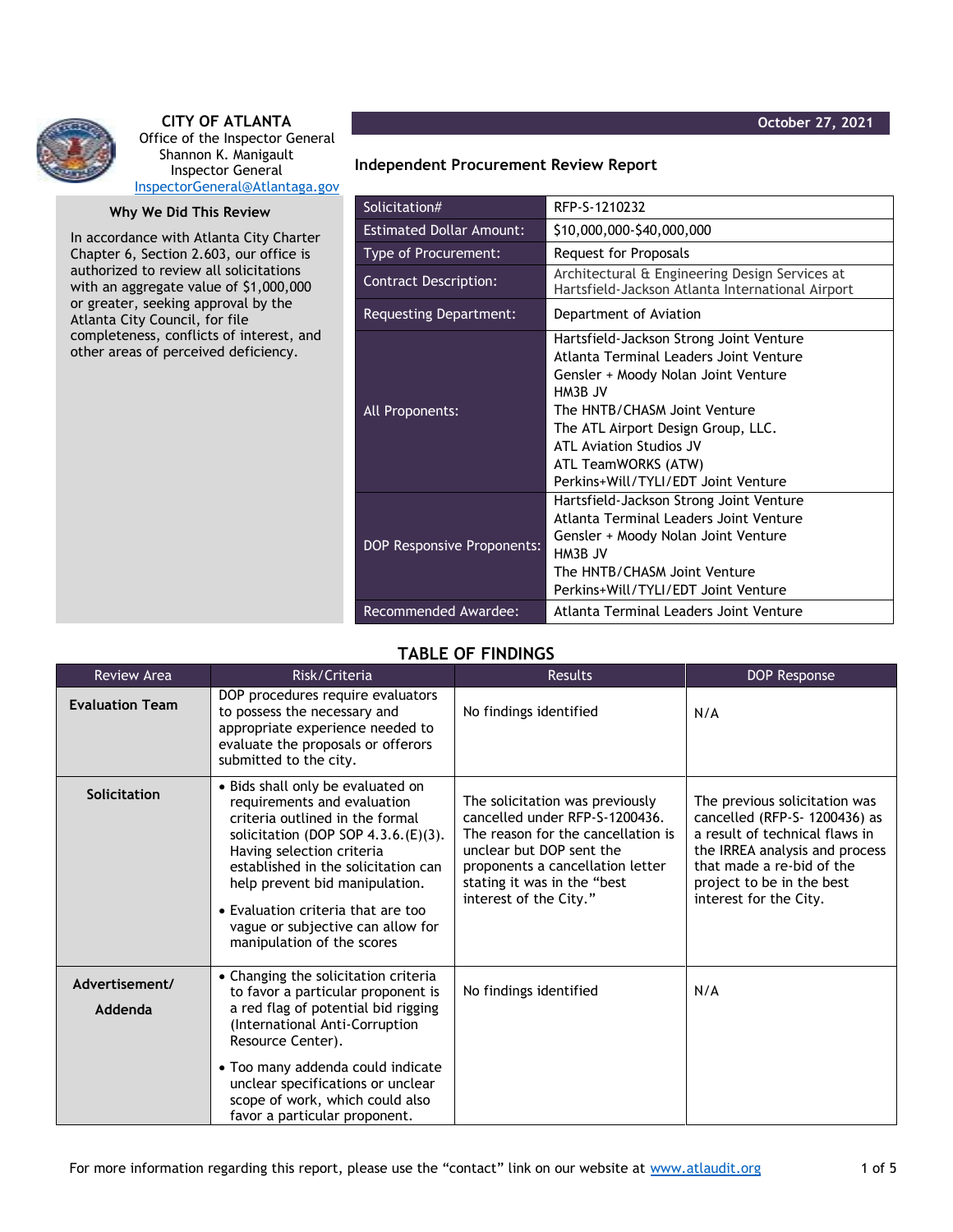| The city code provides that the city<br><b>Submittal</b><br>N/A<br>shall select no less than three<br>No findings identified<br>submittals solicited from an RFP<br>that it deems as the most<br>responsible and responsive;<br>provided, however, that if three or                                                                                                                                                                                                                                                                                                                                                                                                                                                                                                                                                                                                                                                                                                                                                                                                                                                                                                                                                                                                                                                                                                                                                                                                                                                                                                                                                                                                                                                                                                                                                                                                                                                                                                                                                                                                                                                                                                                                                                                                                                                                                                                                                                                 | <b>Review Area</b> | Risk/Criteria | Results | <b>DOP Response</b>                                                                                                                                                                                                                                                                                                                     |
|-----------------------------------------------------------------------------------------------------------------------------------------------------------------------------------------------------------------------------------------------------------------------------------------------------------------------------------------------------------------------------------------------------------------------------------------------------------------------------------------------------------------------------------------------------------------------------------------------------------------------------------------------------------------------------------------------------------------------------------------------------------------------------------------------------------------------------------------------------------------------------------------------------------------------------------------------------------------------------------------------------------------------------------------------------------------------------------------------------------------------------------------------------------------------------------------------------------------------------------------------------------------------------------------------------------------------------------------------------------------------------------------------------------------------------------------------------------------------------------------------------------------------------------------------------------------------------------------------------------------------------------------------------------------------------------------------------------------------------------------------------------------------------------------------------------------------------------------------------------------------------------------------------------------------------------------------------------------------------------------------------------------------------------------------------------------------------------------------------------------------------------------------------------------------------------------------------------------------------------------------------------------------------------------------------------------------------------------------------------------------------------------------------------------------------------------------------|--------------------|---------------|---------|-----------------------------------------------------------------------------------------------------------------------------------------------------------------------------------------------------------------------------------------------------------------------------------------------------------------------------------------|
| fewer offerors respond, the<br>requirement shall not apply (City<br>Code Sec. 2-1189).                                                                                                                                                                                                                                                                                                                                                                                                                                                                                                                                                                                                                                                                                                                                                                                                                                                                                                                                                                                                                                                                                                                                                                                                                                                                                                                                                                                                                                                                                                                                                                                                                                                                                                                                                                                                                                                                                                                                                                                                                                                                                                                                                                                                                                                                                                                                                              |                    |               |         |                                                                                                                                                                                                                                                                                                                                         |
| DOP procedures require<br>$\bullet$<br>Responsive<br>DOP received nine proposals for<br>1)<br>findings to be recorded on a<br>this solicitation. The CPO deemed<br>that the Supplier was<br>responsive checklist which<br><b>Review</b><br>six proponents responsive and<br>identifies specific submittal<br>moved the proposals forward for<br>requirements for the project<br>evaluation.<br>and identifies a bidder's<br>to be inaccurate or a<br>compliance with those required<br>IPro found the following<br>reason to deem the<br>documents.<br>additional discrepancies in the<br>Supplier "non<br>submissions of the responsive<br>responsible". The User<br>Unclear or inconsistent<br>$\bullet$<br>Agency is also in<br>proponents:<br>responsiveness determinations<br>agreement of this<br>could be a red flag of bid<br>IPro identified an undisclosed<br>1)<br>manipulation.<br>lawsuit <sup>1</sup> filed by an aviation<br>understanding that the<br>authority against the<br>dispute with Charleston<br>minority partner of the<br>installation of cable.<br>recommended joint venture<br>that related to the<br>performance of a contract<br>and another minority partner<br>responsiveness includes<br>of the same joint venture did<br>reviewing Form 3 and 3<br>not submit proof that the<br>years financials.<br>Proponents that meet<br>submitted financial<br>statements were reviewed by<br>these conditions are<br>a CPA as required by Form 3:<br><b>Contractor Financial</b><br>in-depth review and<br>Disclosure.<br>assessment. Risk<br>determined that the<br>2)<br>One majority partner failed<br>to disclose previous contracts<br>for evaluation.<br>with the city and the joint<br>venture entity did not submit<br><b>AECOM Design Services</b><br>2)<br>a Form 2: Contractor<br>has not done business<br>Disclosure and Declaration<br>Form.<br>Proponent answered<br>appropriately. DOP<br>recognized that the<br>3)<br>One proponent failed to<br>provide details regarding a<br>majority partner answering<br>business with COA;<br>"Yes" to a question on Form<br>however, the company<br>2: Contractor Disclosure and<br>named "AECOM Design<br>Declaration Form regarding a<br>Services" had not. <sup>2</sup><br>client asking them to stop<br>work. A minority partner did<br>The Department of<br>3)<br>not provide institutional<br>Procurement (DOP)<br>references and another<br>acknowledges the |                    |               |         | DOP did not find evidence<br>terminated, suspended or<br>debarred; therefore, did<br>not identify the response<br>recommendation. It our<br>County was settled over<br>DOP's determination for<br>forwarded to Risk for an<br>information was sufficient<br>with COA; therefore the<br>company named "AECOM<br>Tech Services" conducted |

 $1$  While DOP's Form 3 no longer requires proponents to disclose pending or closed litigation, because litigation poses a risk, IPro's testing includes identifying undisclosed lawsuits within the last five years.

<sup>&</sup>lt;sup>2</sup> IPro found evidence that indicates AECOM Technical Services and AECOM Design Services are affiliates; AECOM is the parent company of both.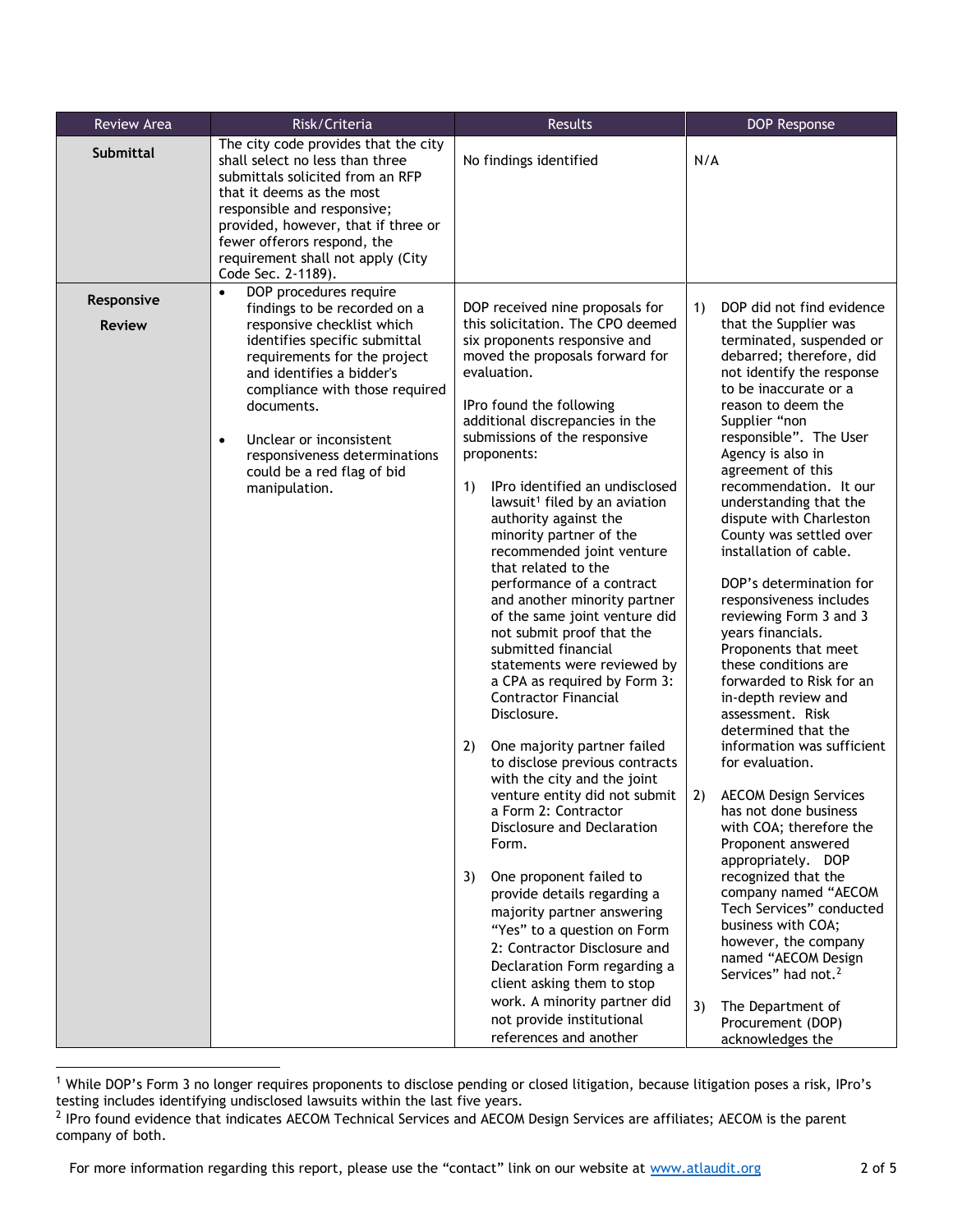| <b>Review Area</b> | Risk/Criteria | Results                                                                                                                                                                                                                                                                                                                                                                                                                                                                                                                                                                                                                                                                                                                                                                                                                                                                                                                                                                                                                                                                                                                                                                                                                                                      | DOP Response                                                                                                                                                                                                                                                                                                                                                                                                                                                                                                                                                                                                                                                                                                                                                                                                                                                                                                                                                                                                                                                                                                                                                                                                                                                                                                                                                                    |
|--------------------|---------------|--------------------------------------------------------------------------------------------------------------------------------------------------------------------------------------------------------------------------------------------------------------------------------------------------------------------------------------------------------------------------------------------------------------------------------------------------------------------------------------------------------------------------------------------------------------------------------------------------------------------------------------------------------------------------------------------------------------------------------------------------------------------------------------------------------------------------------------------------------------------------------------------------------------------------------------------------------------------------------------------------------------------------------------------------------------------------------------------------------------------------------------------------------------------------------------------------------------------------------------------------------------|---------------------------------------------------------------------------------------------------------------------------------------------------------------------------------------------------------------------------------------------------------------------------------------------------------------------------------------------------------------------------------------------------------------------------------------------------------------------------------------------------------------------------------------------------------------------------------------------------------------------------------------------------------------------------------------------------------------------------------------------------------------------------------------------------------------------------------------------------------------------------------------------------------------------------------------------------------------------------------------------------------------------------------------------------------------------------------------------------------------------------------------------------------------------------------------------------------------------------------------------------------------------------------------------------------------------------------------------------------------------------------|
|                    |               | minority partner failed to<br>provide the required letter<br>from the CPA that reviewed<br>the submitted financial<br>statements.<br>4)<br>One proponent failed to<br>provide a list of former and<br>active projects for its<br>majority partner as required<br>when answering "Yes" on<br>Question 1 of Form 2:<br>Contractor Disclosure and<br>Declaration Form.<br>The majority partner and<br>5)<br>one of the minority partners<br>of a joint venture provided<br>blank or redacted financial<br>statements for 2017-2019.<br>IPro found the following<br>additional discrepancies in the<br>submissions of the non-responsive<br>proponents:<br>One proponent did not<br>6)<br>submit a Form 2 for the joint<br>venture and a minority<br>partner omitted pages from<br>the Form 2 submittal. The<br>majority partner did not<br>provide a letter from a CPA<br>as required by Form 3 when<br>submitting financial<br>statements. The proponent<br>also failed to provide a<br>signed copy of the Diversity<br>Firm<br>Termination/Substitution<br>Acknowledgement Form.<br>7)<br>One proponent's majority<br>and minority partners did not<br>provide the CPA letter<br>showing proof the financial<br>statements provided were<br>audited by a CPA. | requirement for reviewing<br>disclosures for<br>determination of<br>responsibility. The<br>Proponent and partners<br>appropriately<br>acknowledged the<br>question by responding<br>"yes" and added details<br>that instances of "work<br>stoppage is not tracked".<br>They were not deemed to<br>be non-responsible by<br>DOP or the UA.<br>DOP is using the findings<br>resulting from IPro's<br>external research, as an<br>opportunity to determine<br>the department's role in<br>validation for<br>responsibility, beyond the<br>assessment of disclosures,<br>reference checks and<br>evaluation of financial<br>capacity.<br>4)<br>The company's oversight<br>to question 1 is noted on<br>the form; but, is not<br>consequential with the de<br>facto response details<br>reflecting the names of<br>employees who formally<br>worked for the city as<br>well as the nature of their<br>former business<br>relationship.<br>5)<br>DOP disagrees with this<br>finding. LS3P included<br>the contents required for<br>Form 3 by submitting<br>financials and Michael M<br>Simpson & Associates<br>included a self-prepared<br>financial statement. This<br>Supplier was deemed non-<br>responsive for failing to<br>provide a joint venture (a<br>material flaw); therefore<br>DOP did not note the<br>minor irregularities within<br>the responsive review<br>document. |
|                    |               |                                                                                                                                                                                                                                                                                                                                                                                                                                                                                                                                                                                                                                                                                                                                                                                                                                                                                                                                                                                                                                                                                                                                                                                                                                                              | 6)<br>Agreed. While this was<br>not noted, it should be<br>reflected that DOP<br>deemed the JV non-<br>responsive for no                                                                                                                                                                                                                                                                                                                                                                                                                                                                                                                                                                                                                                                                                                                                                                                                                                                                                                                                                                                                                                                                                                                                                                                                                                                        |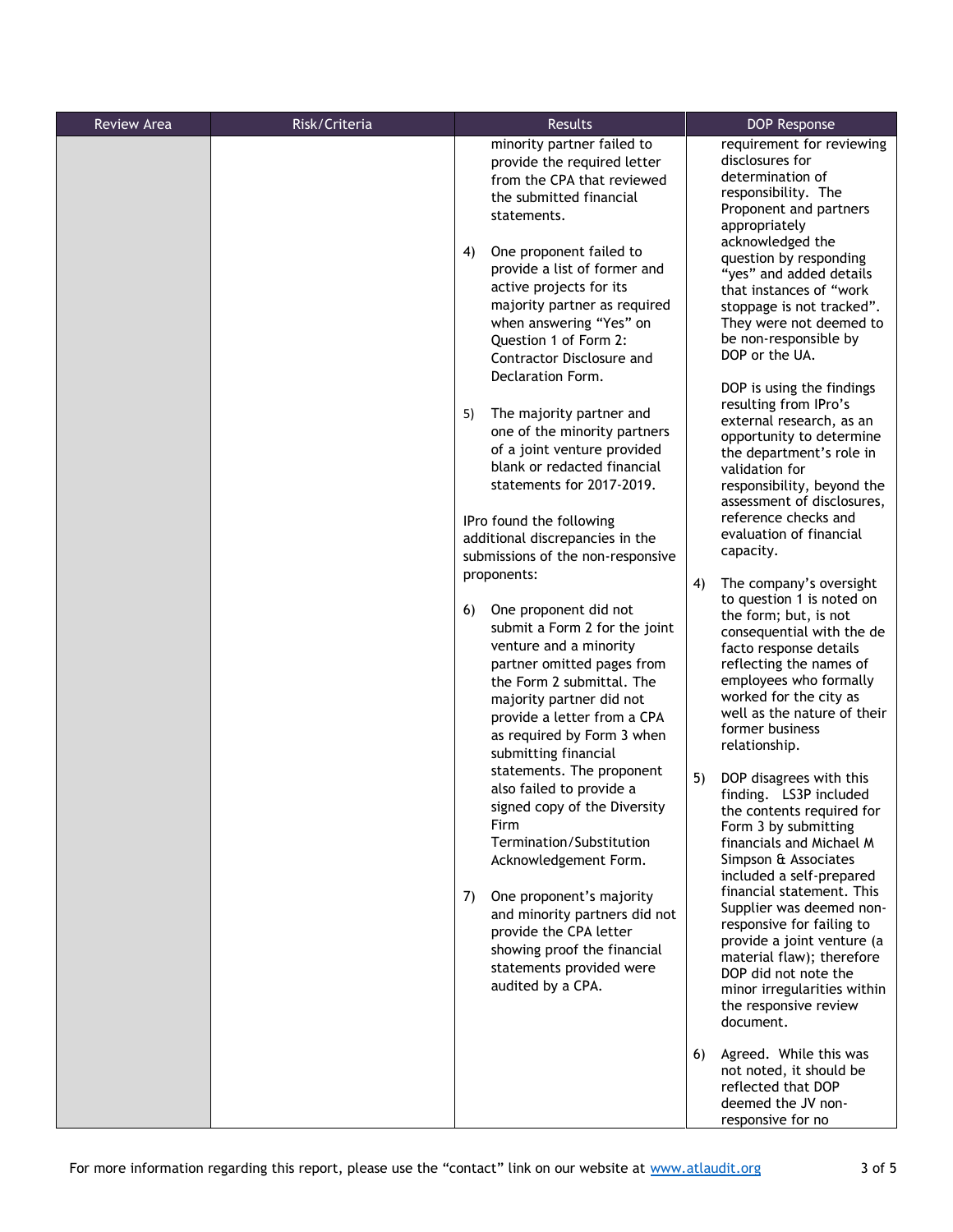| <b>Review Area</b>                    | Risk/Criteria                                                                                                                                                                                                                                                                                                                                                                                                                                                                                   | <b>Results</b>                                                                                                                                                                                                                                                                                                                                                                                                                                      | <b>DOP Response</b>                                                                                                                                                                                                                                                 |
|---------------------------------------|-------------------------------------------------------------------------------------------------------------------------------------------------------------------------------------------------------------------------------------------------------------------------------------------------------------------------------------------------------------------------------------------------------------------------------------------------------------------------------------------------|-----------------------------------------------------------------------------------------------------------------------------------------------------------------------------------------------------------------------------------------------------------------------------------------------------------------------------------------------------------------------------------------------------------------------------------------------------|---------------------------------------------------------------------------------------------------------------------------------------------------------------------------------------------------------------------------------------------------------------------|
|                                       |                                                                                                                                                                                                                                                                                                                                                                                                                                                                                                 |                                                                                                                                                                                                                                                                                                                                                                                                                                                     | agreement, no Form 2<br>and Form 3 for JV, &<br>Arete no Form 1, Arora<br>Engineers Inc. no Form 2.                                                                                                                                                                 |
|                                       |                                                                                                                                                                                                                                                                                                                                                                                                                                                                                                 |                                                                                                                                                                                                                                                                                                                                                                                                                                                     | DOP's determination for<br>responsiveness includes<br>reviewing Form 3 and 3<br>years financials.<br>Proponents that meet<br>these conditions are<br>forwarded to Risk for an<br>in-depth review and<br>assessment.                                                 |
|                                       |                                                                                                                                                                                                                                                                                                                                                                                                                                                                                                 |                                                                                                                                                                                                                                                                                                                                                                                                                                                     | While this was not noted,<br>it should be reflected that<br>DOP deemed the JV non-<br>responsive for no<br>agreement, no Form 2<br>and no Form 3; and Arete<br>for no Form 1.                                                                                       |
|                                       |                                                                                                                                                                                                                                                                                                                                                                                                                                                                                                 |                                                                                                                                                                                                                                                                                                                                                                                                                                                     | DOP disagrees with this<br>7)<br>finding and notes that<br>information required for<br>Form 3 was submitted.<br><b>BKD CPAs and Advisors</b><br>provided their<br>confidential stamp and<br>letter as noted on page 74<br>and 75 of the required<br>submittals. $3$ |
| <b>Conflict of</b><br><b>Interest</b> | The city's standards of conduct<br>prohibit employees from having<br>financial conflicts of interests.<br>Contracts must be awarded and<br>administered free from improper<br>influence or the appearance of<br>impropriety.                                                                                                                                                                                                                                                                    | No findings identified                                                                                                                                                                                                                                                                                                                                                                                                                              | N/A                                                                                                                                                                                                                                                                 |
| Evaluation                            | • DOP procedures require<br>procurement staff to compile the<br>evaluation scores, including those<br>from risk management and<br>contract compliance.<br>• Public procurement practice<br>states that any arithmetical<br>errors should be corrected, and<br>scores should be recorded in<br>grids/matrices (NIGP).<br>• According to the International<br>Anti-Corruption Resource Center,<br>bids that are too close together<br>(less than 1%) or too far apart<br>(more than 20%) could be | DOP entered Enterprise Risk<br>1)<br>Management's score for each<br>scored proponent without<br>including the number after<br>the decimal point. This<br>rounding lowered the actual<br>scores on four proponents by<br>one to three points.<br>Although rounding to nearest<br>whole number in this<br>instance did not change the<br>outcome of the ranking,<br>Risk's actual scores should be<br>entered in the collaborative<br>scoring matrix. | Agree. It is DOP's<br>1)<br>practice to enter the<br>score as provided by Risk.<br>2)<br>Team member was in<br>attendance to provide<br>auxiliary procurement<br>support and not as a<br>participant in the<br>evaluation process.                                  |

<sup>3</sup> The majority partner did not include the CPA letter or Confidential stamp on the financial statements for 2019. The minority partner did not provide a CPA letter for any of the audited financial statements from 2017-2019.

For more information regarding this report, please use the "contact" link on our website at [www.atlaudit.org](http://www.atlaudit.org/) 4 of 5